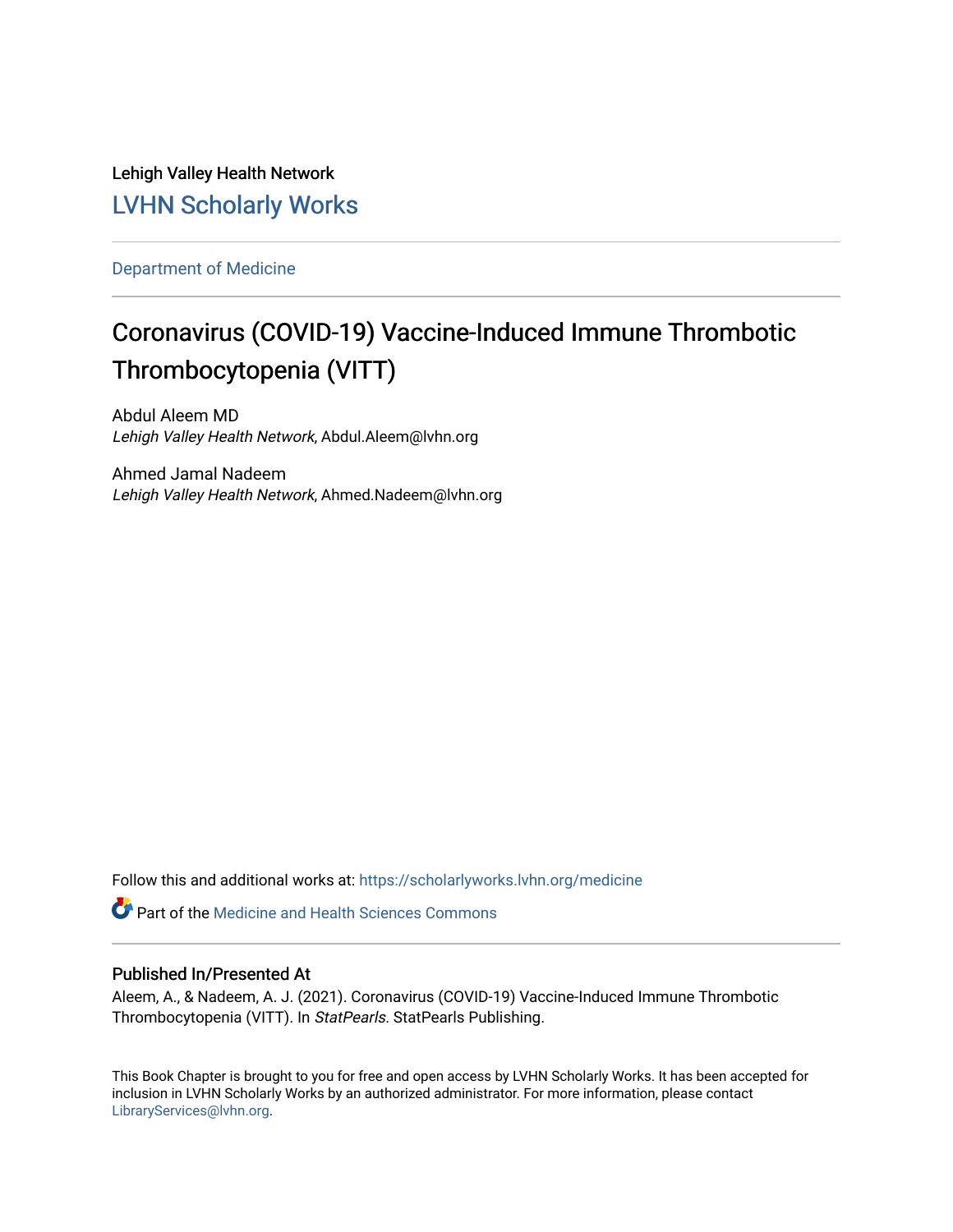# Coronavirus (COVID-19) Vaccine-Induced Immune Thrombotic Thrombocytopenia (VITT)

Aleem A, Nadeem AJ.

### Continuing Education Activity

Coronavirus disease 2019 (COVID-19), the illness caused by severe acute respiratory syndrome coronavirus 2 (SARS-CoV-2), continues to have significant morbidity and mortality across the world, with many nations enduring multiple outbreaks of this viral illness. Many vaccines (BNT162b2, mRNA-1273, Ad26.COV2.S, and ChAdOx1 nCoV-19 ) have been developed at an unprecedented speed using distinctive technologies to prevent COVID-19. This article will highlight the role of the interprofessional team in the management of patients with the rare syndrome of vaccine-induced immune thrombotic thrombocytopenia (VITT).

#### **Objectives:**

- Review the epidemiology of VITT.
- Describe the pathophysiology and pertinent clinical features of VITT.
- Review the treatment options in the management of VITT.
- Describe the importance of an interprofessional approach in managing patients affected with VITT that would lead to better patient care and improved outcomes.

Access free multiple choice [questions](https://www.statpearls.com/account/trialuserreg/?articleid=133545&utm_source=pubmed&utm_campaign=reviews&utm_content=133545) on this topic.

### Introduction

Coronavirus disease 2019 (COVID-19), the illness caused by severe acute respiratory syndrome coronavirus 2 (SARS-CoV-2), continues to cause significant morbidity and mortality across the world, with many nations enduring multiple outbreaks of this viral illness. Besides the importance of infection control measures to prevent or decrease the transmission of SARS-CoV-2, the most crucial step to contain this global pandemic is by vaccinating individuals to prevent SARS-CoV-2 infection in communities across the world. Many vaccines have been developed at an unprecedented speed using distinctive technologies to prevent COVID-19. Vaccination triggers the immune system resulting in the production of neutralizing antibodies against SARS-CoV-2. Four vaccines, namely the BNT162b2, mRNA-1273, Ad26.COV2.S and ChAdOx1 nCoV-19 have been approved or granted emergency use authorization(EUA) to prevent COVID-19 in many nations worldwide, including the United States. One exception to this is the ChAdOx1 nCoV-19 vaccine, which has not yet received a EUA or approval from the U.S. Food and Drug Administration (FDA) for use in the U.S. The BNT162b2 and mRNA-1273 vaccines are both mRNA-based, while the Ad26.COV2. S and ChAdOx1 nCoV-19 vaccines incorporate replicationincompetent adenoviral vectors in them.

In late February 2021, a new clinical syndrome characterized by thrombosis at atypical sites combined with thrombocytopenia was observed in multiple patients' days after vaccination with the ChAdOx1 nCoV-19 vaccine.[\[1\]](#page-5-0) In April 2021, similar clinical sequelae were reported in patients after vaccination with the Ad26.COV2. S vaccine.[\[2\]](#page-5-1) Preceding the approval of these vaccines, the clinical constellation of this new syndrome was not observed in clinical trials of the ChAdOx1 nCoV-19 vaccine, and a single case was observed in the Ad26.COV2. S vaccine trial recipient. [\[3\]](#page-5-2) Furthermore, the incidence of major adverse effects has remained exceptionally low following the vaccination of more than 400 million people worldwide[.\[4\]](#page-5-3) This novel clinical syndrome demonstrated striking similarities to heparin-induced thrombocytopenia; however, in the absence of prior heparin exposure was named vaccine-induced immune thrombotic thrombocytopenia (VITT). It is also known as vaccine-induced prothrombotic immune thrombocytopenia (VIPIT) in some European nations and Canada. Conversely, of more than 180 million doses of BNT162b2 or mRNA-1273 vaccines administered so far, this clinical syndrome has not been reported.

Per the American Society of Hematology, vaccine-induced immune thrombotic thrombocytopenia (VITT) is defined as a clinical syndrome characterized by all of the below described abnormal laboratory and radiologic abnormalities occurring in individuals 4 to 30 days after vaccination with Ad26.COV2. S or ChAdOx1 nCoV-19 vaccines.

- Development of thrombosis at uncommon sites includes cerebral venous sinus thrombosis (CSVT)/splanchnic venous thrombosis.
- Mild to severe thrombocytopenia. However, a normal platelet count does not exclude the possibility of this syndrome in its early stages.
- Positive antibodies against platelet factor 4(PF4) identified by enzyme-linked immunosorbent assay (ELISA) assay.

Although the extraordinary speed of vaccine development against COVID-19 and robust ongoing mass vaccination efforts worldwide, the incidence of this newly described vaccine-induced phenomenon is associated with vaccination with Ad26.COV2.S or ChAdOx1 nCoV-19 vaccines attempt to overturn the significant progress made so far in halting the spread of SARS-CoV-2.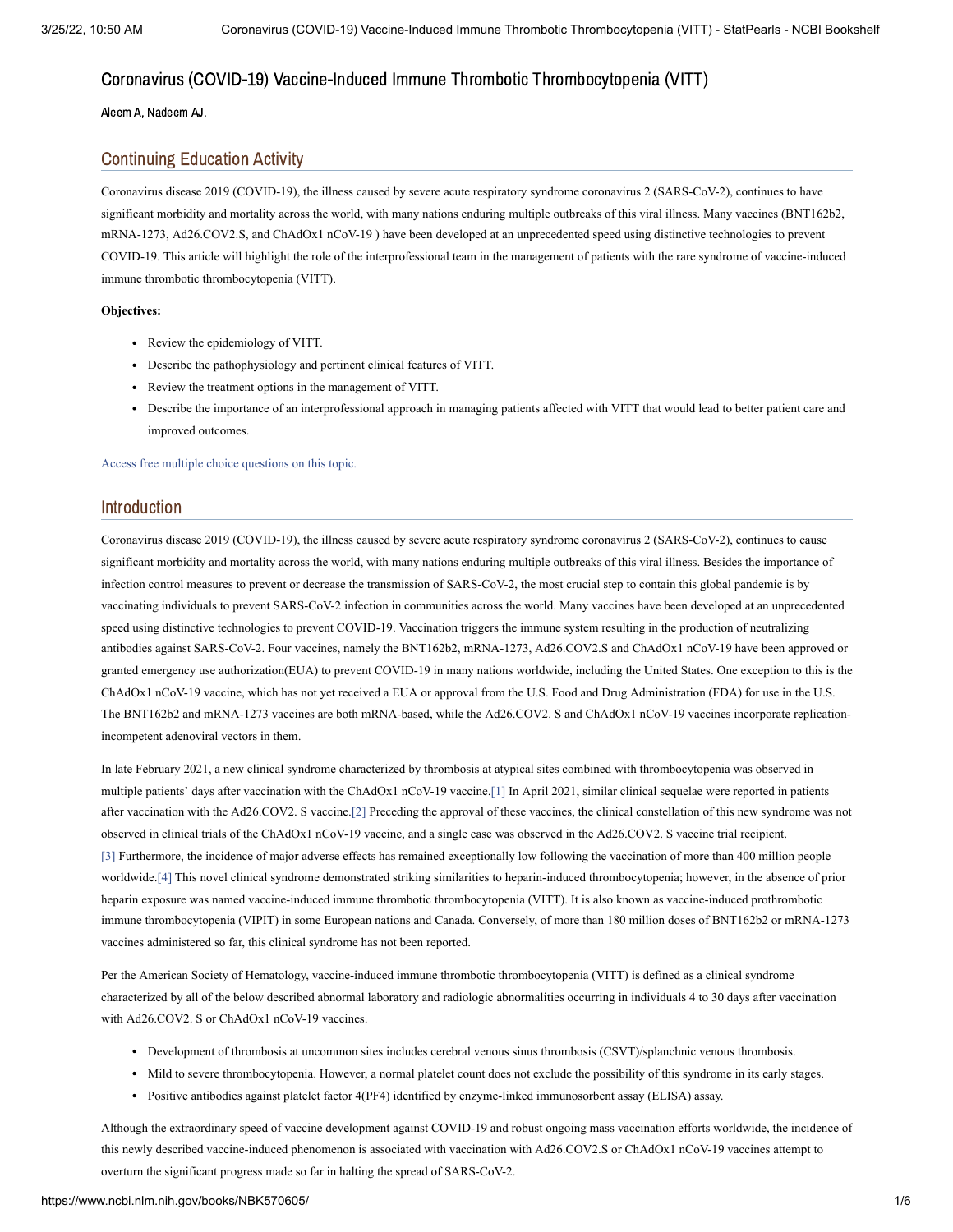3/25/22, 10:50 AM Coronavirus (COVID-19) Vaccine-Induced Immune Thrombotic Thrombocytopenia (VITT) - StatPearls - NCBI Bookshelf

This review article aims to describe the etiology, epidemiology, pathophysiology, clinical features, diagnosis, and management of COVID-19 vaccineinduced thrombotic immune thrombocytopenia based on the latest available published literature.

# Etiology

Several cases of uncommon thrombotic events associated in combination with thrombocytopenia were observed in patients who were vaccinated with ChAdOx1 nCoV-19 vaccines[.\[5\]](#page-5-4)[\[6\]](#page-5-5) Although a causal relationship has not been well defined, the increased reporting in the UK as well as in Europe of CVST and thrombocytopenia in individuals vaccinated with ChAdOx1 nCoV-19 compared to totally absent cases in individuals who were immunized with BNT162b2 or mRNA-1273 vaccines proved to be a strong indication that this syndrome was potentially associated with the ChAdOx1 nCoV-19 vaccine[.\[7\]](#page-5-6)

Due to the rarity of this clinical syndrome among vaccinated individuals, there is currently no evidence suggesting that individuals with prior history of thrombosis or risk factors for developing thrombosis are at increased risk of developing VITT. It is also unclear at this time as to why this immunemediated thrombosis manifests mainly in the cerebral vessels and splanchnic circulation.[\[8\]](#page-5-7)

# Epidemiology

The incidence of VITT is extremely low. The true causal relationship between this novel clinical entity and the vaccines has not been established yet but is considered plausible based on a statement issued by The World Health Organization(WHO) on 7 April 2021. As per the European Medicines Agency (EMA), the incidence of VITT after vaccination with ChAdOx1 nCoV-19 is estimated to be between 1 in 125,000 and 1 in 1 million. Notably, more than 80% of the patients in reported cases of VITT were females and aged between 20 to 55 years of age.

After a brief pause in the administration of the ChAdOx1 nCoV-19, the U.K. Medicines and Healthcare Products Regulatory Agency (MHRA) and the European Medicines Agency (EMA) completed internal reviews and favored resuming vaccination with this vaccine, emphasizing that the benefits of the vaccine outweigh the risk of developing thrombosis. However, the causal relationship wasn't described by either agency. Recently, of the nearly 6.8 million doses of Ad26.COV2. S, a small number of female patients aged between the ages of 18 and 48 developed a similar clinical constellation of cerebral venous sinus thrombosis and thrombocytopenia that occurred 6 to 13 days after vaccination**.**[\[2\]](#page-5-1)[\[3\]](#page-5-2) The CDC and the FDA have recommended a pause in vaccination with Ad26.COV2. S vaccine in the U.S. to allow for further review of this vaccine.

# Pathophysiology

The pathogenesis of vaccine-induced thrombotic thrombocytopenia is not known at this time. However, given its clinical presentation and biochemical similarities to heparin-induced thrombocytopenia, which is a prothrombotic and potentially life-threatening condition, a similar immune-mediated response induced by these adenoviral vector vaccines has been postulated as immune complexes with a mixture of antibody specificities similar to HIT was noted in the serum of patients who developed this syndrome[.\[6\]](#page-5-5)[\[1\]](#page-5-0)

Based on a report by the Society of Thrombosis and Haemostasis Research (GTH), it has been hypothesized that postvaccination antibodies are formed against platelet antigens as a part of the immune stimulation process. These antibodies trigger massive platelet activation against PF4, resulting in immune thrombotic thrombocytopenia[.\[8\]](#page-5-7) Cross-reaction between the vaccine and platelets or PF4 has also been highlighted as a potential contributing factor in the pathogenesis of this syndrome especially knowing that adenovirus can bind to platelets resulting in platelet activation. Further clinical studies are needed to determine the pathophysiological mechanism of this new syndrome precisely[.\[6\]](#page-5-5)

# History and Physical

A detailed clinical history regarding the onset and duration of symptoms, vaccination history that includes exact timing, drug history, particularly recent exposure to heparin, should be obtained by treating providers.

#### **Pertinent Clinical Features Concerning VITT**

- New neurologic symptoms such as severe, recurrent, or persistent headaches, seizures, blurry or double vision, focal weakness, aphasia
- Severe abdominal pain or persistent nausea and vomiting
- Backache
- Shortness of breath
- Chest pain
- Leg pain and or swelling
- Petechiae or purpura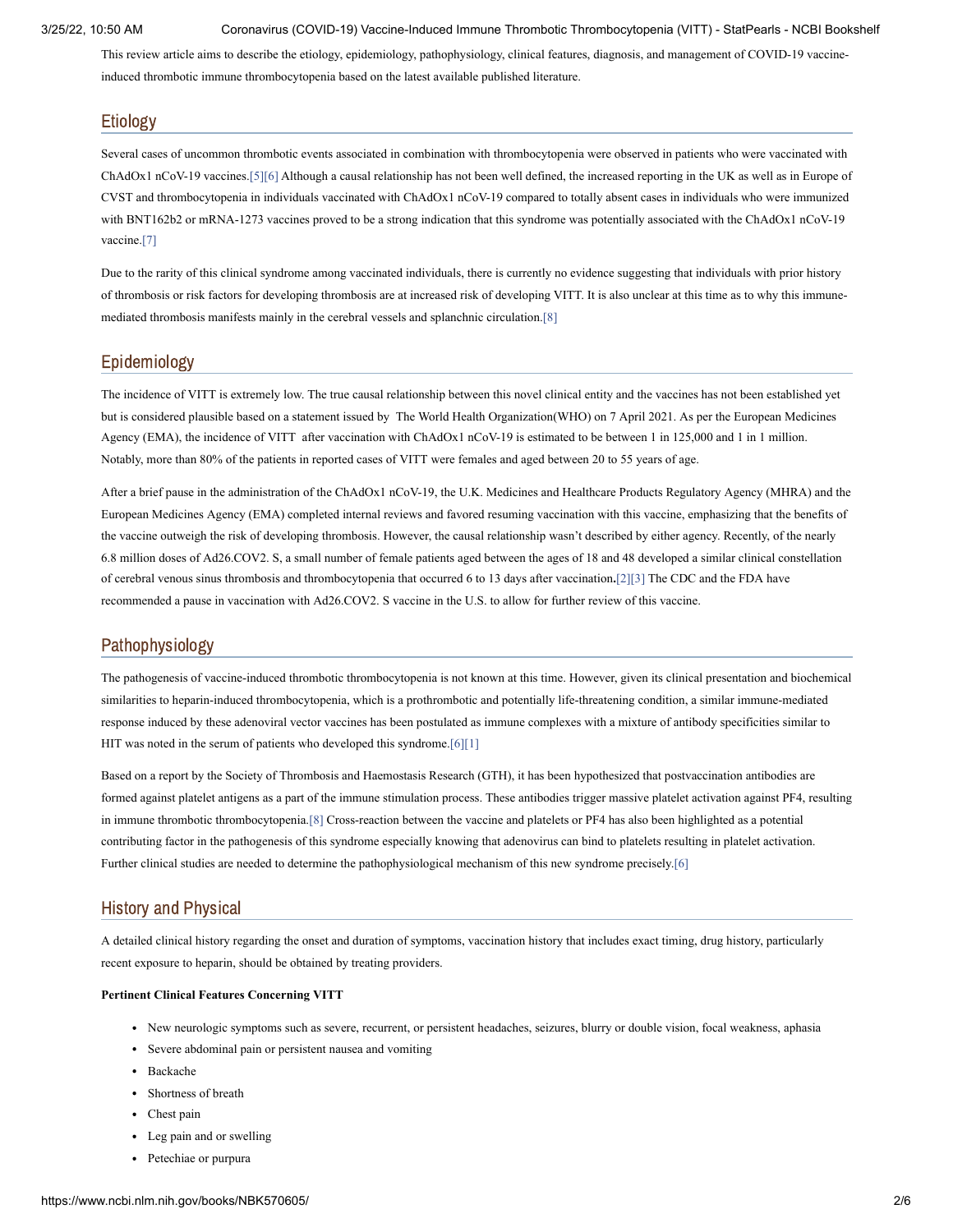Evaluation

#### **Laboratory Assessment in VITT**

Based on the treatment guidelines by the British Society of Haematology (BSH), Society of Thrombosis and Haemostasis Research (GTH), and American Society of Hematology (ASH), patients suspected of VITT should undergo initial laboratory workup and imaging modalities as described below.

#### **CBC with platelet count and peripheral blood smear**

- Typical platelet nadir ranging from 9,000 to 107,000 have been reported.
- **Coagulation panel** (PT/INR and aPTT)
- **Fibrinogen**
	- Typically, low levels of fibrinogen have been noted in VITT.
- **D-dimer level**
	- Markedly elevated D-dimer levels were observed in the majority of cases.
- **Fibrinogen**
	- Typically, low levels of fibrinogen have been noted in VITT.
- **PF4-heparin ELISA**
	- GTH recommends this as the first test to be performed in their diagnostic algorithm[.\[8\]](#page-5-7)
	- In most reported cases with no heparin exposure, the serum demonstrated vigorous reactivity on the PF4–heparin ELISA.
	- If negative, VITT can be ruled out as almost all reported VITT had positive PF4-heparin ELISA results.
	- If low positive, then patients should undergo the confirmatory PF4 platelet activation assay.
- **PF4 dependent platelet activation assay**
	- **•** Serotonin release assay
	- P-selectin expression assay
	- Heparin-induced platelet activation (HIPA)

#### **Pertinent Imaging Studies**

- **Intracranial imaging** focused on evaluating for cerebral sinus venous thrombosis (CSVT) with either magnetic resonance imaging (MRI) venogram or computed tomography (CT) should be considered.
- **Transabdominal and Transthoracic imaging** focused on evaluating for splanchnic thrombosis and/or pulmonary emboli with computed tomography (CT) or magnetic resonance imaging (MRI) venogram should be considered.
- **Duplex Ultrasound** of the lower extremities should also be considered if clinically indicated for evaluation of deep vein thrombosis (DVT).

### Treatment / Management

The American Society of Hematology treatment recommendations of VITT is similar to that severe HIT in patients presenting with thrombocytopenia, documented evidence or suspicion of thrombosis, positive or pending PF4-heparin ELISA. Based on the treatment guidelines from the British Society of Haematology (BSH), Society of Thrombosis and Haemostasis Research (GTH), and American Society of Hematology (ASH), the management of VITT is as follows[:\[8\]](#page-5-7)

- Urgent administration of **high dose intravenous immunoglobulin (IVIG)** 1 gram/kg (ideal body weight) daily for two days
- Evaluation for HIT/VITT should be performed before administering IVIG to prevent false-negative test results due to potential interference of IVIG with ELISA and platelet activation assays.
- Given its close resemblance to HIT, the use of heparin may be harmful, and **non-heparin anticoagulants** should be considered such as:
- **Direct thrombin inhibitors**: Argatroban or bivalirudin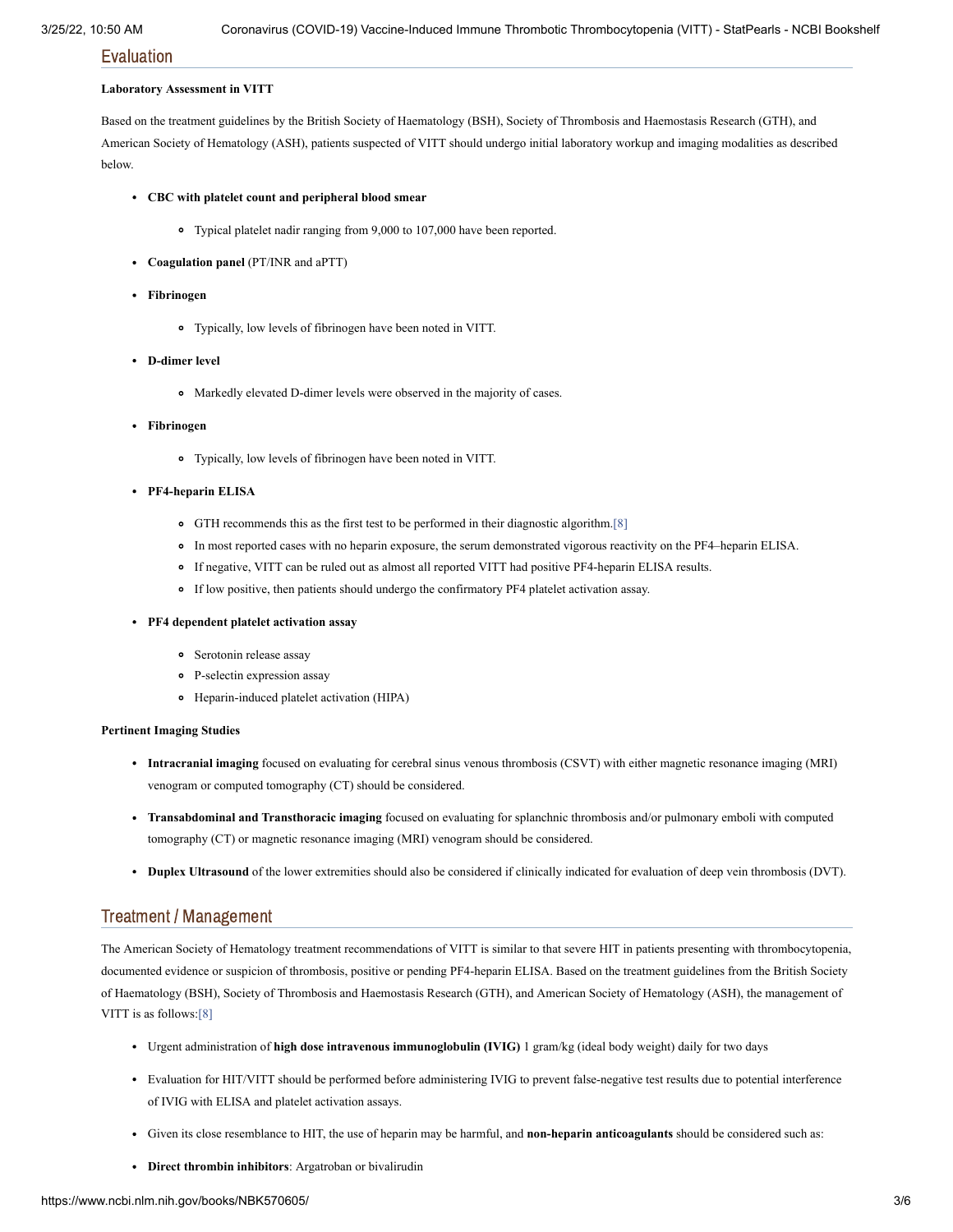- **Direct oral anti-Xa inhibitors without heparin bridge**: Edoxaban, apixaban,dabigatran or rivaroxaban
- **Low molecular weight heparinoid devoid of heparin**: Danaparoid
- **Selective factor Xa inhibitor**: Fondaparinux

#### **Other Treatment Recommendations**

- Hematology specialist consultation must be sought as early as possible.
- IVIG and non-heparin-based anticoagulation should be initiated if there is a high suspicion for the diagnosis of VITT and PF4-ELISA results are pending.
- Platelet transfusions should be avoided and should be considered only if clinically indicated and at the advice of a hematologist.
- Fibrinogen must be corrected with fibrinogen concentrate or cryoprecipitate to maintain a fibrinogen level of >1.5 g/L.
- All forms of heparin that include heparin-based flushes must be avoided until VITT is ruled out.
- Patients should be transferred to a tertiary care center once the diagnosis of VITT is confirmed.
- Both the BSH and ASH recommend continuing systemic anticoagulation for a minimum of three months in patients with documented thrombosis.

# Differential Diagnosis

- Heparin-induced thrombocytopenia (HIT)
- Thrombotic thrombocytopenic purpura (TTP)
- Hereditary thrombophilia
- Acquired thrombophilia
- Drug-induced (e.g., pentosan polysulfate, hypersulfated chondroitin sulfate)
- Thrombocytopenia reactive to an acute medical condition
- Immune thrombocytopenic purpura (ITP)
- Post vaccine ITP
- Antiphospholipid syndrome
- Atypical hemolytic uremic syndrome (HUS)
- Paroxysmal nocturnal hematuria (PNH)
- Malignant hematological disorders

#### Prognosis

Considering this newly described syndrome is evolving, the prognosis of vaccine-induced thrombotic thrombocytopenia is not known. This estimated mortality rate related to the use of ChAdOx1 nCoV-19 was calculated to be low at one death in a million[.\[9\]](#page-5-8) However, considering thrombosis more commonly involves atypical sites such as cerebral veins, rapid identification of this syndrome is crucial to prevent long-term morbidity and mortality.

### **Complications**

- Thrombotic complications:[\[1\]](#page-5-0)[\[10\]](#page-6-0)
	- Cerebral venous sinus thrombosis
	- Splanchnic vein thrombosis
	- Pulmonary embolism
	- Deep vein thrombosis
	- Arterial thrombosis
	- Ophthalmic vein thrombosis
- Intraparenchymal brain hemorrhage
- Ischemic stroke
- Disseminated intravascular coagulation (DIC)

#### Deterrence and Patient Education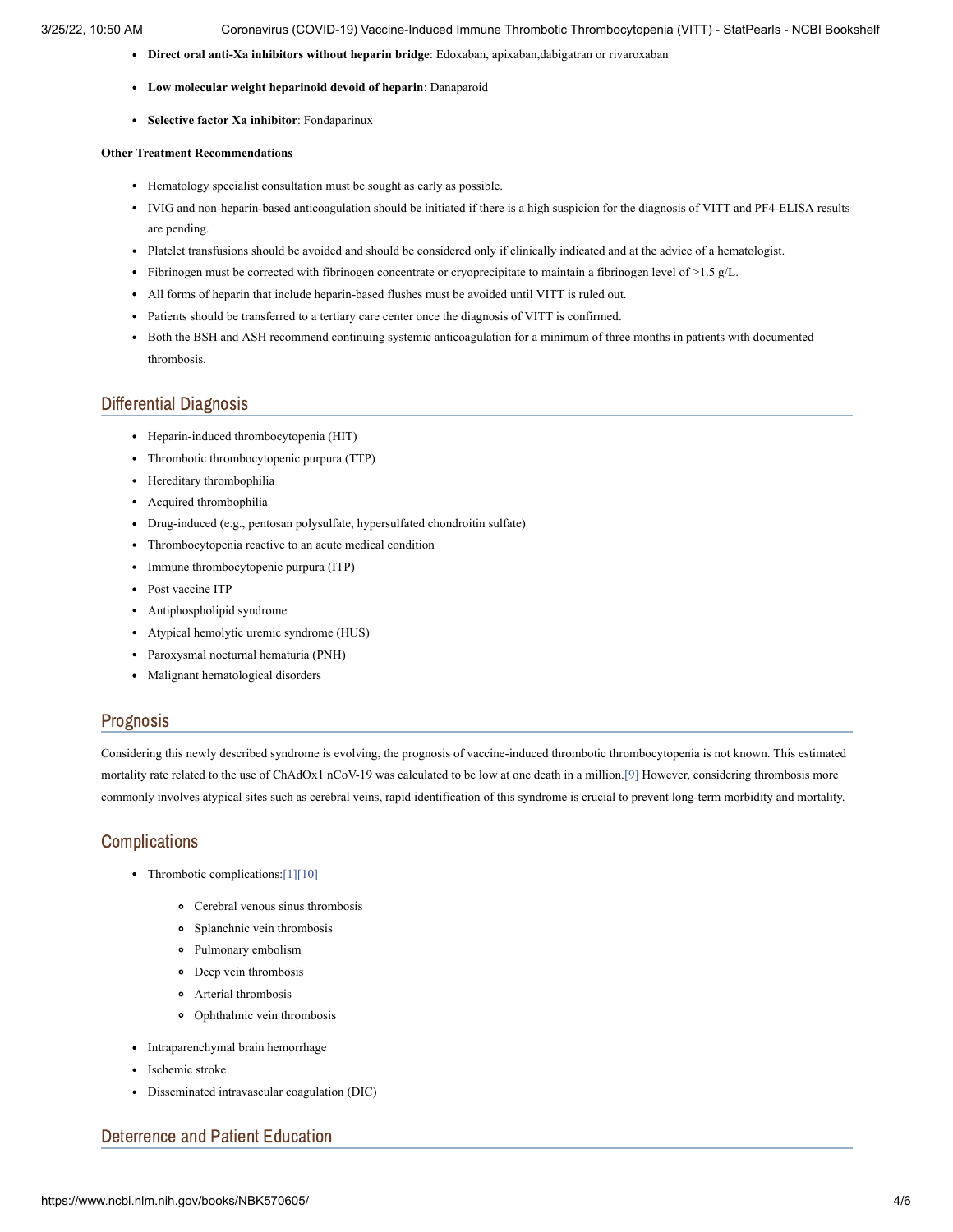- In most individuals, the risk of contracting COVID-19 and the risk of COVID-19 associated thrombosis and associated mortality is far greater than the risk of developing VITT[.\[11\]](#page-6-1)[\[9\]](#page-5-8)
- The overall benefits of vaccination for prevention against COVID-19 must be reiterated.
- Adult individuals should be encouraged to speak to their clinician to discuss the risks and benefits before receiving the vaccination.
- Prior to vaccination, individuals should be educated about the clinical symptoms associated with this syndrome and should be advised to seek urgent medical treatment.

### Enhancing Healthcare Team Outcomes

- Vaccination for prevention against COVID-19 is crucial in containing the spread of SARS-CoV-2 and controlling this pandemic.
- Given the concern of VITT in individuals vaccinated with the adenoviral vector vaccines(Ad26.COV2.S and ChAdOx1 nCoV-19) healthcare providers that include emergency medicine physicians, primary care physicians should maintain a high index of suspicion in patients presenting with symptoms on laboratory abnormalities suggestive of VITT as early recognition and management of this syndrome can prevent catastrophic complications.
- The recognition and management of VITT require an interprofessional team approach that includes hematology specialist physicians, nurses, laboratory staff, and pharmacists.
- Pharmacists should assist the physicians with different non-heparin anticoagulation formulations that are available in the formulary. Nurses taking care of patients should be aware of the syndrome's close resemblance with heparin-induced thrombocytopenia.
- They should receive education regarding avoiding heparin flushes and detailed instructions about weight-based administration of IVIG.
- There should be close communication between the ordering physician, the pharmacist, the nurse, and healthcare providers to keep themselves updated with the latest literature regarding this evolving new syndrome.
- Such a holistic approach would lead to early identification of this rare potential life-threatening syndrome, early treatment, which would significantly impact the morbidity and mortality associated with this syndrome.

#### Review Questions

- Access free multiple choice [questions](https://www.statpearls.com/account/trialuserreg/?articleid=133545&utm_source=pubmed&utm_campaign=reviews&utm_content=133545) on this topic.
- [Comment](https://www.statpearls.com/articlelibrary/commentarticle/133545/?utm_source=pubmed&utm_campaign=comments&utm_content=133545) on this article.

# References

- <span id="page-5-0"></span>1. Greinacher A, Thiele T, Warkentin TE, Weisser K, Kyrle PA, Eichinger S. Thrombotic Thrombocytopenia after ChAdOx1 nCov-19 Vaccination. N Engl J Med. 2021 Jun 03;384(22):2092-2101. [PMC free article: [PMC8095372\]](https://www.ncbi.nlm.nih.gov/pmc/articles/PMC8095372/?report=reader) [PubMed: [33835769](https://www.ncbi.nlm.nih.gov/pubmed/33835769)]
- <span id="page-5-1"></span>2. Muir KL, Kallam A, Koepsell SA, Gundabolu K. Thrombotic Thrombocytopenia after Ad26.COV2.S Vaccination. N Engl J Med. 2021 May 20;384(20):1964-1965. [PMC free article: [PMC8063883](https://www.ncbi.nlm.nih.gov/pmc/articles/PMC8063883/?report=reader)] [PubMed: [33852795\]](https://www.ncbi.nlm.nih.gov/pubmed/33852795)
- <span id="page-5-2"></span>3. Sadoff J, Davis K, Douoguih M. Thrombotic Thrombocytopenia after Ad26.COV2.S Vaccination - Response from the Manufacturer. N Engl J Med. 2021 May 20;384(20):1965-1966. [PMC free article: [PMC8117965](https://www.ncbi.nlm.nih.gov/pmc/articles/PMC8117965/?report=reader)] [PubMed: [33861522\]](https://www.ncbi.nlm.nih.gov/pubmed/33861522)
- <span id="page-5-3"></span>4. Cines DB, Bussel JB. SARS-CoV-2 Vaccine-Induced Immune Thrombotic Thrombocytopenia. N Engl J Med. 2021 Jun 10;384(23):2254-2256. [PMC free article: [PMC8063912\]](https://www.ncbi.nlm.nih.gov/pmc/articles/PMC8063912/?report=reader) [PubMed: [33861524](https://www.ncbi.nlm.nih.gov/pubmed/33861524)]
- <span id="page-5-4"></span>5. Scully M, Singh D, Lown R, Poles A, Solomon T, Levi M, Goldblatt D, Kotoucek P, Thomas W, Lester W. Pathologic Antibodies to Platelet Factor 4 after ChAdOx1 nCoV-19 Vaccination. N Engl J Med. 2021 Jun [10;384\(23\):2202-2211.](https://www.ncbi.nlm.nih.gov/pubmed/33861525) [PMC free article: [PMC8112532\]](https://www.ncbi.nlm.nih.gov/pmc/articles/PMC8112532/?report=reader) [PubMed: 33861525]
- <span id="page-5-5"></span>6. Schultz NH, Sørvoll IH, Michelsen AE, Munthe LA, Lund-Johansen F, Ahlen MT, Wiedmann M, Aamodt AH, Skattør TH, Tjønnfjord GE, Holme PA. Thrombosis and Thrombocytopenia after ChAdOx1 nCoV-19 Vaccination. N Engl J Med. 2021 Jun [03;384\(22\):2124-2130.](https://www.ncbi.nlm.nih.gov/pmc/articles/PMC8112568/?report=reader) [PMC free article: PMC8112568] [PubMed: [33835768](https://www.ncbi.nlm.nih.gov/pubmed/33835768)]
- <span id="page-5-6"></span>7. Hunter PR. Thrombosis after covid-19 vaccination. BMJ. 2021 Apr 14;373:n958. [PubMed: [33853865](https://www.ncbi.nlm.nih.gov/pubmed/33853865)]
- <span id="page-5-7"></span>8. Oldenburg J, Klamroth R, Langer F, Albisetti M, von Auer C, Ay C, Korte W, Scharf RE, Pötzsch B, Greinacher A. Diagnosis and Management of Vaccine-Related Thrombosis following AstraZeneca COVID-19 Vaccination: Guidance Statement from the GTH. Hamostaseologie. 2021 Jun;41(3):184-189. [PubMed: [33822348\]](https://www.ncbi.nlm.nih.gov/pubmed/33822348)
- <span id="page-5-8"></span>9. Mahase E. AstraZeneca vaccine: Blood clots are "extremely rare" and benefits outweigh risks, regulators conclude. BMJ. 2021 Apr 08;373:n931. [PubMed: [33832929\]](https://www.ncbi.nlm.nih.gov/pubmed/33832929)